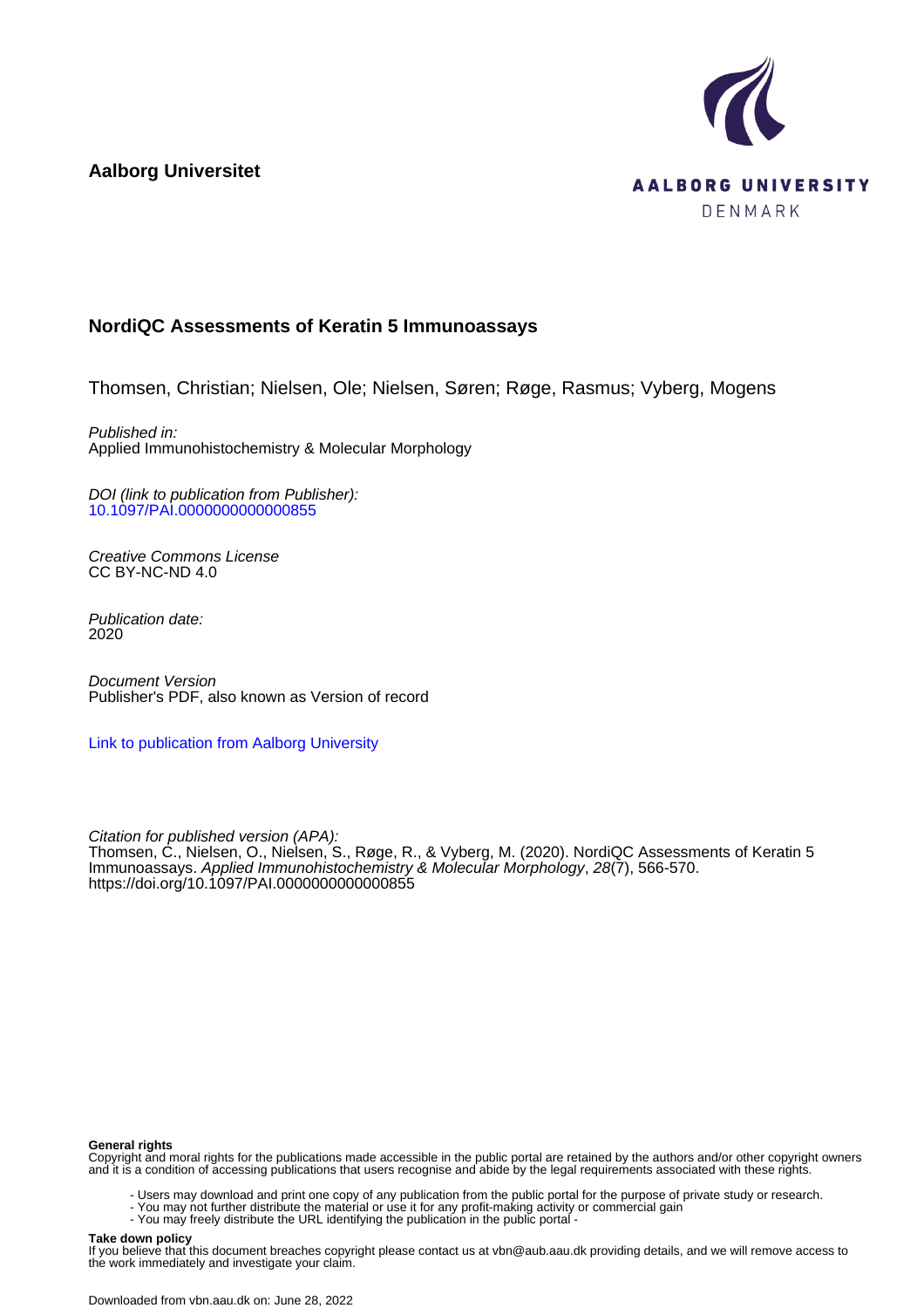# NordiQC Assessments of Keratin 5 Immunoassays

Christian Thomsen, MD,\* Ole Nielsen, HT,† Søren Nielsen, HT,\* Rasmus Røge, MD,\*‡ and Mogens Vyberg, MD\*‡

Abstract: This paper is number 7 in a series developed through a partnership between ISIMM and NordiQC with the purpose of reporting research assessing the performance characteristics of immunoassays in an external proficiency testing program.

Key Words: keratin 5, cytokeratin 5, immunohistochemistry, NordiQC, external quality assurance

(Appl Immunohistochem Mol Morphol 2020;28:566–570)

### KEY POINTS FOR K5 IMMUNOASSAYS

- The mouse monoclonal (mm) antibody (Ab) clone XM26 is recommendable.
- The rabbit monoclonal (rm) Ab clones BSR55 and EP24 are promising.
- The rmAb clone SP27 has a superior analytical sensitivity, but unexpected reactions in lung adenocarcinomas have been observed for this clone, which can potentially cause diagnostic problems.
- The mmAb clone D5/16 B4 cannot be recommended due to an inferior analytical sensitivity and the risk of a false-positive reaction [mouse ascites Golgi (MAG)].
- For laboratory-developed assays, use an optimized protocol based on carefully calibrated Ab titer, efficient heat-induced epitope retrieval (HIER) in an alkaline buffer, and a sensitive 3-step polymer/multimer-based detection system.
- Use the pancreas, tonsil, and liver as positive and negative tissue controls.

### INTRODUCTION

Keratins (Ks) are a subgroup of intermediate filaments that constitute an essential part of the cytoskeleton of all mammalian epithelial cells. In humans, there are at least 54

- From the Departments of \*Pathology, Aalborg University Hospital; ‡Clinical Medicine, Aalborg University, Aalborg; and †Department of Pathology, Odense University Hospital, Odense, Denmark.
- The authors declare no conflict of interest.
- Reprints: Christian Thomsen, MD, Department of Pathology, Aalborg University Hospital, Ladegaardsgade 3, Aalborg DK-9000, Denmark (e-mail: [christian.t@rn.dk\)](mailto:christian.t@rn.dk).
- Copyright © 2020 The Author(s). Published by Wolters Kluwer Health, Inc. This is an open-access article distributed under the terms of the [Creative Commons Attribution-Non Commercial-No Derivatives](http://creativecommons.org/licenses/by-nc-nd/4.0/) [License 4.0](http://creativecommons.org/licenses/by-nc-nd/4.0/) (CCBY-NC-ND), where it is permissible to download and share the work provided it is properly cited. The work cannot be changed in any way or used commercially without permission from the journal.

functional K genes, of which about half are expressed in epithelial cells, following a highly specific pattern according to the epithelial type, location, and level of differentiation. The Ks are grouped as either acidic (type I) or basic-to-neutral (type II). A pair of K molecules (one type I and one type II) forms an obligatory heterodimer, which subsequently polymerizes to form a filament.<sup>1</sup> The most clinically relevant type II filaments are numbered K1-8 according to decreasing molecular weight (MW) from 68 to 52.5 kDa, whereas the type I Ks are numbered K9-20, also with decreasing MW from 64 to 40 kDa.<sup>2,3</sup> For practical purposes, the Ks can be further grouped according to MW as either low molecular weight (LMW; K7-8 and K17-20) or high MW (HMW; K1-6 and K9-16). The LMW-Ks are mainly expressed in simple (single layered) epithelia and the superficial cells of complex (2-layered) epithelia. HMW-Ks are primarily expressed in complex, squamous, and transitional epithelia, with K5 being the most abundant and clinically relevant, usually paired with K14. In complex epithelia (eg, bronchi, breast, prostate), K5 is expressed in basal/ myoepithelial cells, and in squamous and transitional epithelia, K5 is expressed in all layers, strongest in the basal and suprabasal. $^{1,4}$ 

In surgical pathology, immunohistochemical (IHC) demonstration of K5 is used for multiple purposes, for example, identification of squamous cell differentiation in primary neoplasia and metastasis of unknown origin, as neoplastic epithelial cells tend to retain the K expression profile of the epithelium that they originate from.<sup>1,4</sup> Also, K5 is used in the distinction between usual ductal hyperplasia and atypical ductal hyperplasia of the breast because usual ductal hyperplasia contains K5 positive myoepithelial cells admixed with ductal cells, which is not the case in atypical ductal hyperplasia.5 Both in the breast and in the prostate, invasive epithelial neoplasias can be separated from noninvasive lesions by the loss of K5-positive basal cells.<sup>5,6</sup>

During 2004 to 2019, the Nordic immunohistochemical Quality Control (NordiQC) program assessed IHC assays for HMW-K 7 times. Four of these assessments (runs) were based on HMW-K without further specification (2006, 2008, 2011, and 2013) and 3 were based on K5 (2004, 2016, and 2019). The aim of this paper is to present an overview of the external quality assessment results of K5 immunoassays by presenting the results from the latest NordiQC runs.

#### MATERIALS AND METHODS

NordiQC have accomplished 7 runs for HMW-K and K5. This paper will focus on the 2 most recent runs (46 and 55), which only included assays for K5.

Received for publication February 24, 2020; accepted March 1, 2020.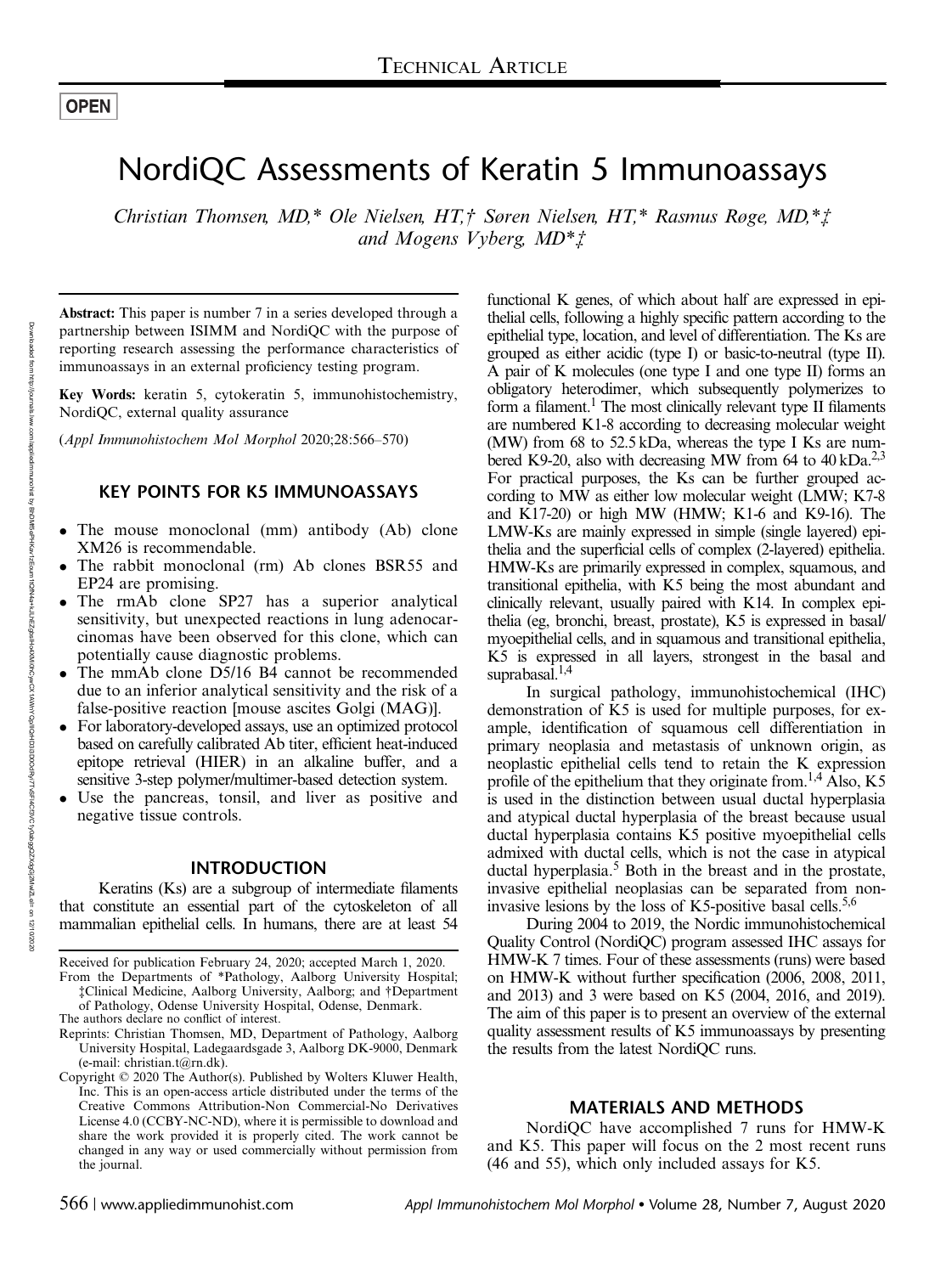A complete description of the assessment procedures is available on NordiQC's website [\(www.nordiqc.](http://www.nordiqc.org) [org](http://www.nordiqc.org)) and in a review.<sup>7</sup> In brief, unstained slides from a tissue micro array (TMA) containing 5 to 7 cores of diagnostically relevant normal and neoplastic tissues are distributed to the participating laboratories (Labs). The Labs then stain the slides, using their routine protocol for K5, and return them to NordiQC for evaluation. In preparation of the assessment, 3 sections from different levels of each TMA are stained at the NordiQC reference Lab to monitor and validate the K5 expression levels in the material circulated. A panel of experienced pathologists and technicians assess the anonymized slides from the participating Labs, assigning a score of either "optimal," "good," "borderline," or "poor." The optimal and good stains are considered sufficient for diagnostic use. To participate in the NordiQC assessment, Labs submit comprehensive data on the protocol settings applied with detailed information on, for example, staining platform, epitope retrieval, antibody clone and format, incubation conditions, and detection system. This enables NordiQC to provide feedback and recommendations on protocol settings providing optimal results, both directly to the individual Lab in case of an insufficient result, and through publications on the website, [www.nordiqc.org.](http://www.nordiqc.org) The TMAs for K5 in run 46 and run 55 both comprised prostate hyperplasia, lung adenocarcinoma, and 2 lung squamous cell carcinomas. In addition, run 46 also included the esophagus, whereas the tonsil, liver, and pancreas were included in run 55. The following staining patterns were considered optimal:

- A strong and distinct cytoplasmic staining reaction of the majority of basal cells in the hyperplastic prostate glands.
- A moderate to strong and distinct, cytoplasmic staining reaction in almost all squamous epithelial cells in the tonsil.
- A moderate to strong and distinct cytoplasmic staining reaction of all squamous epithelial cells in the esophagus throughout all the cell layers.
- At least a weak to moderate cytoplasmic staining reaction of the majority of neoplastic cells in one of the lung squamous cell carcinomas in run 46, and a moderate to strong cytoplasmic staining reaction of almost all neoplastic cells in the other lung squamous cell carcinomas.
- A weak to moderate, predominantly membranous staining reaction of scattered cuboidal epithelial cells in the pancreatic intercalated ducts.
- No staining of neoplastic cells in the lung adenocarcinomas.
- No staining reaction in the liver.

## RESULTS

In total, 529 K5 stained slides were submitted in run 46 (n = 266) and run 55 (n = 263). The proportions of sufficient results (scored optimal or good) were 68% in run 46 and 44% in run 55, respectively. The corresponding proportions of optimal results were 33% and 25%, respectively. In both runs, the large majority of insufficient results were due to weak or false-negative staining reactions (Fig. 1). In the remaining insufficient results, falsepositive staining reactions were seen.

An overview of the performance of the most commonly used Ab clones in the 2 runs is presented in Table 1.

The number of different Ab clones used by the participating Labs was 7 in run 46 and 8 in run 55, either as concentrates (Conc) or as ready to use (RTU) products. A few of them were available as K5/K14 Ab-cocktails. In the following, each Ab clone will be described separately, except those that were only represented in run 46. The results for the RTU products based on the same Ab clone are pooled.

In both runs, the majority of assays were based on the mmAb clone D5/16 B4, accounting for 66% in run 46 and 61% in run 55, respectively. In run 46, 63% (55/88) of assays based on Conc from several vendors were sufficient, whereas only 25% (14/55) were sufficient in run 55. Similar results were seen for assays based on RTU products. In run 46, 57% (50/87) of the assays were sufficient, but only 21% (22/105) of the assays were sufficient in run 55. None of the Labs that obtained optimal results with an RTU product in run 55 used the protocol settings provided by the vendor, but used Lab optimized protocol settings or staining platform other than that intended by the vendor. The reasons for insufficient results were low analytical sensitivity and, in some cases, a false-positive reaction [probably caused by MAG reaction, which can be seen in tissue from persons with blood type A (Fig. 1) $l^{8,9}$  Different vendors use either ascites or supernatant-based Ab production for clone D5/16 B4. Overall, the supernatant formats performed better than the ascites formats, as the MAG reaction is only seen with the latter.

Another commonly used clone was mmAb XM26, which performed rather uniformly in the 2 runs. Used as a Conc, 77% (40/52) of the Labs achieved a sufficient result in run 46, and 77% (41/53) were sufficient in run 55. Three of 3 protocols based on XM26 RTU products in run 46 were sufficient. In run 55, 89% (8/9) were sufficient.

In both runs, a cocktail of the mmAb clones XM26 and LL002 (against K14) was used by a few Labs. The results were not better than for XM26 used alone.

The rmAb clone EP1601Y performed well in run 46, when used as a Conc. All 9 were sufficient. This is in contrast to the performance in run 55, where only 1 of 6 was sufficient. The same negative tendency was seen for the few RTU-based protocols with this clone. Most of the insufficient results were due to a weak or false-negative reaction.

The rmAb clone SP27 showed superior performance in both runs. The Labs that used Concs (4 in total) all achieved an optimal score. All 18 assays in run 55 based on the RTU SP27 760-4935 were sufficient.

The rmAb clones BSR55 (Conc) and EP24 (Conc or RTU) were only represented in run 55, and only used by 1 and 2 Labs, respectively, all producing an optimal result.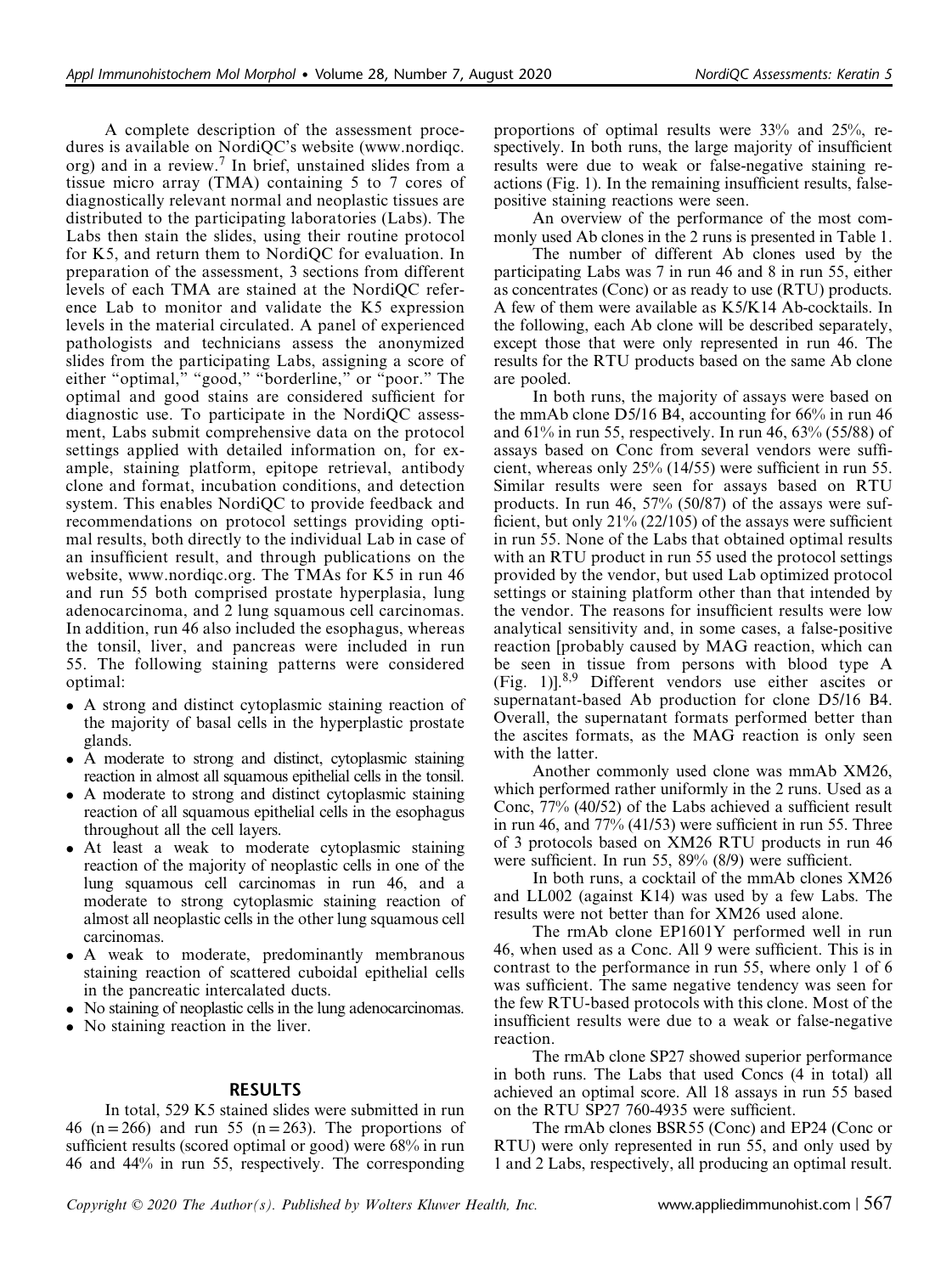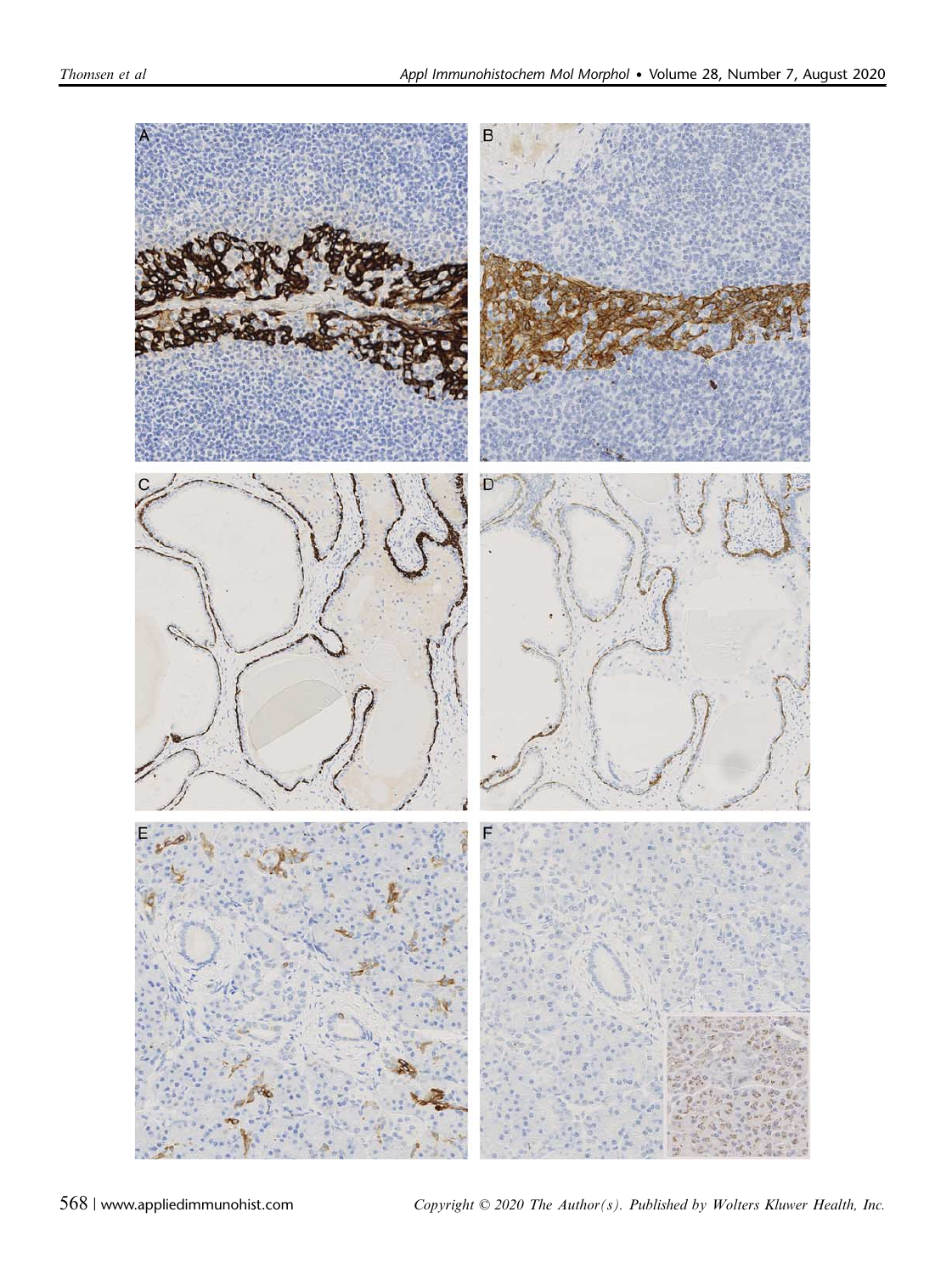FIGURE 1. Comparison of sufficient (left column) and insufficient K5 immunohistochemical assays (right column). A, Tonsil with optimal K5 staining result with a protocol based on mouse monoclonal antibody clone XM26. There is a strong staining of almost all squamous epithelial cells. B, Tonsil with a too weak staining due to an insufficient protocol based on D5/16 B4. The reaction in the squamous epithelium is weaker than that seen in (A), but the epithelial cells are still clearly marked. C, Demonstration of basal cells in prostate hyperplasia using the same protocol as in (A). A strong and distinct reaction is seen in almost all basal cells. D, Insufficient K5 staining of prostate hyperplasia using the same protocol as in (B). There is only a weak to moderate staining reaction in the basal cells. Using this protocol for prostatic neoplastic lesions could potentially cause diagnostic difficulties. E, Demonstration of K5 in the pancreas using the same protocol as in (A). Scattered cuboidal epithelial cells of intercalated ducts show a weak to moderate predominantly membranous staining reaction. F, False-negative reaction in the pancreas with the same protocol as in (B). Inset: same core as in (F) showing a false-positive perinuclear reaction (mouse ascites Golgi reaction) in acinar cells of the pancreas with a protocol based on monoclonal antibody D5/16 B4 (Dako, M7237). In addition, the staining is false negative, as there is no marking of the intercalated ducts. All photos are from slides scanned at 200×.

#### **DISCUSSION**

Most insufficient results in both runs 46 and 55 were characterized by a too weak or even false-negative reaction in cells that were expected to be positive. In general, protocols with optimal results were based on efficient HIER (preferable in an alkaline buffer), a well-calibrated primary Ab concentration, and a sensitive detection system (preferably a 3-step polymer/multimer-based system).

The proportion of sufficient results was critically low (44%) in run 55 (2019), and much lower compared with run 46 (2016). Pancreatic tissue was included in the TMA for run 55 only. The pancreas is recommended by the International Ad Hoc Expert Committee as a low expressing onslide external tissue control, with an expected weak to moderate, predominantly membranous staining reaction of scattered epithelial cells in the intercalated ducts.<sup>10</sup> This places high demands on the K5 IHC assays, and is probably one of the main reasons for the high proportion of insufficient results in run 55. Other recommendable controls are the tonsil, which should show a moderate to strong and distinct, cytoplasmic reaction for K5 in almost all squamous epithelial cells, and the liver, which should be negative.

The majority of Labs that participated in NordiQC assessments of K5 used assays based on the mmAb clone D5/16 B4. This clone has an inferior analytical sensitivity compared with the other established clones, such as XM26 and SP27.

In addition to a low analytical sensitivity with a risk of falsenegative results, examples with false-positive reactions were also seen, probably due to the MAG reaction. Although a few optimal results were seen in run 55, clone D5/16 B4 is challenging, and the chance of obtaining a reliable result is better with one of the more robust alternatives, which are available for all the major stainer platforms.

A high proportion of optimal results was obtained by assays based on the mmAb clone XM26 and the rmAb clones BSR55, EP24, and SP27. However, the data on BSR55 and EP24 are limited. In a recent study by NordiQC, SP27 produced a distinct positive reaction in 23% (14/62) of lung adenocarcinomas that could not be demonstrated by other K5 Abs or p40 (unpublished data). In another Lab, unexpected positive reaction by SP27 was observed in 1 of 9 lung adenocarcinomas and 1 of 9 colorectal adenocarcinomas that were both XM26 negative (unpublished data). This phenomenon can potentially cause diagnostic problems, especially if SP27 is used for the characterization of non–small cell lung cancer.

As mentioned above, the latest runs only included Ab clones against K5. In the earlier runs with HMW-K without further specification, the mmAb clone 34βE12 was commonly used, which targets a range of HMW-Ks. A large proportion of insufficient results with 34βE12 was demonstrated, often due to a false-positive reaction

| <u>J Dy Indicity</u>   |               |                |             |                     |               |                           |          |                      |
|------------------------|---------------|----------------|-------------|---------------------|---------------|---------------------------|----------|----------------------|
| Clone, Concentrate*    | Run 46 (2016) |                |             |                     | Run 55 (2019) |                           |          |                      |
|                        | No. Slides    | Optimal $(\%)$ | Good $(\%)$ | Insufficient $(\%)$ |               | No. Slides Optimal $(\%)$ | Good (%) | Insufficient $(\% )$ |
| $mmAb$ D5/16 B4        | 88            | 24             | 39          | 38                  | 55            |                           | 18       | 75                   |
| mmAb XM26              | 52            | 48             | 29          | 23                  | 53            | 60                        |          | 23                   |
| $rmAb$ EP1601Y         |               | 67             | 33          | $\theta$            | b             |                           |          | 83                   |
| Clone, ready to use    |               |                |             |                     |               |                           |          |                      |
| mmAb D5/16 B4 IR/IS780 | 36            |                | 22          | 75                  | 25            |                           |          | 88                   |
| mmAb D5/16 B4 GA780    | 11            |                | 73          | 18                  | 21            |                           |          | 95                   |
| mmAb D5/16 B4 790-4554 | 38            | 39             | 39          | 21                  | 56            |                           | 25       | 68                   |
| rmAb SP27 760-4935     | 12            | 92             |             | 8                   | 18            | 83                        |          |                      |
| mmAb XM26 PA0468       |               |                |             |                     |               | 50                        | 38       |                      |

TABLE 1. Staining Results for the Most Commonly Used ( >5 participants) Antibody Clones in the 2 Latest Assessments of Keratin 5 by NordiQC

\*The results for the concentrates are pooled from several vendors.

mmAb indicates mouse monoclonal antibody; rmAb, rabbit monoclonal antibody.

Copyright  $\odot$  2020 The Author(s). Published by Wolters Kluwer Health, Inc. www.appliedimmunohist.com | 569